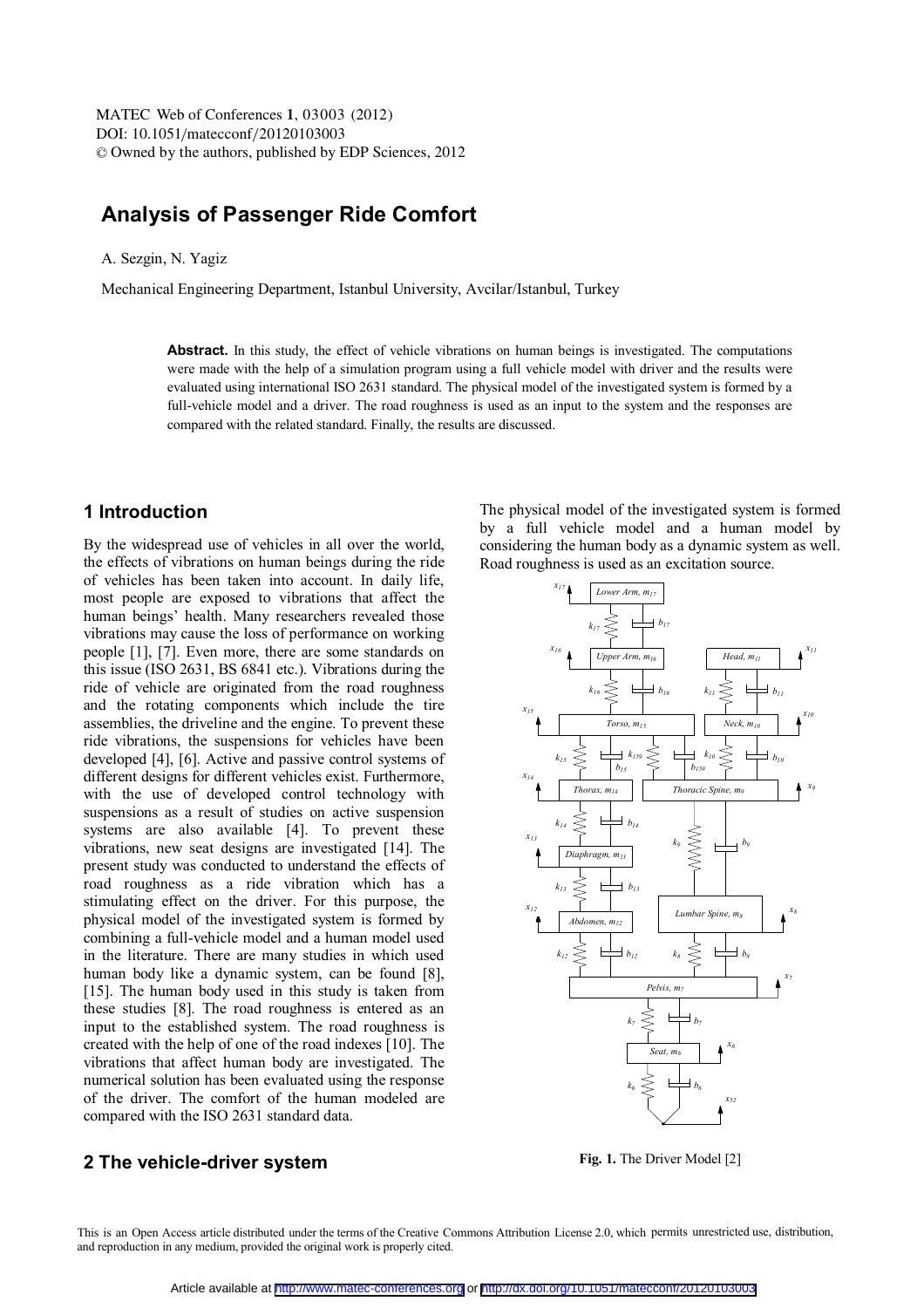

**Fig. 2.** The Vehicle Model

#### **2.1 Human Model**

There are lots of available models for modeling human body as a dynamic system. Liang, Chiang, 2006, conducted a study about some related models with the system parameters [8]. 11 dof human dynamic model used in this study is shown in Figure 1.

#### **2.2 Vehicle Model**

In this study, the human model is brought together with a full vehicle. The full vehicle model used in this study is shown in Figure 2. The body and wheel masses of the vehicle are assumed to be rigid bodies. The model has seven degrees of freedom. These are body bounce, roll, pitch and vertical motion of each of the four wheels.

#### **2.3 Road Roughness**

Studies have provided the opportunity to use the road roughness based on the quality of road. There are some standardized indexes about the quality of different roads [10]. One of the most important of these is the IRI (International Roughness Index). In this index road profiles are created by combining the random and harmonic vibrations. Road roughness can be expressed as follows;

$$
H(l) = (1 - q) \cdot H_0(l) + q \cdot H_1(l)
$$
 (1)

IRI is defined as accumulated suspension stroke (mm) in a reference passenger car divided by travelled distance (m).

$$
G_{H_0}(\Omega) = C \cdot \Omega^{-w} \tag{2}
$$

$$
IRI = a \cdot \sqrt{C} \tag{3}
$$

$$
a = 2,21 \cdot e^{(-0,356\Delta w + 0,13(\Delta w)^2)}
$$
 (4)

$$
\Delta w = w - 2 \tag{5}
$$

 $\Omega$  : The circular (angular) spatial frequency or wavenumber.

- C : The unevenness index.
- $w \cdot$  The waviness.

0

The value of "w" usually ranges from 1.5 to 3, with the typical value  $w = 2$ . If  $w = 2$ , than  $a = 2.21$ . Similarly, Here,  $H_0(l)$  is the random component of the road profile with the PSD of form (2), and  $H_1(l)$  is the harmonic component of the road profile of the form.

$$
H_1(l) = A_d \cdot \cos(2\pi l / l_1) \tag{6}
$$

$$
A_d = \sqrt{2D_0 q/(1-q)}\tag{7}
$$

The partial variances  $D_0$ , and  $D_1$  of the components  $H_0(l)$ , and  $H<sub>1</sub>(l)$  are expressed as follows

(8)

$$
D_0 = C(2\pi)^{-w+1}(w-1)^{-1}\left(L_M^{w-1} - L_m^{w-1}\right)
$$

Where  $A_d$  is the amplitude of the harmonic undulation, and  $l_1$  is its wavelength. Many different ways can be defined with many different types of parameters. Some parameters generally used are shown in Table 2. The road profile parameters used in this study are given at Appendix[10].

| <b>Table 1</b> Nominal and mean values of some different road |                 |  |  |
|---------------------------------------------------------------|-----------------|--|--|
|                                                               | profiles $[10]$ |  |  |

| $C_{\text{nom}}/C_{\text{sim}}$<br>$(10^{-6} \text{rad m})$ | $W_{\text{nom}}/W_{\text{sim}}$<br>$\left( 1\right)$ | q<br>(1) | I <sub>1</sub><br>(m)    | $A_d$<br>(mm) | $IRI_{sim}$<br>(mm/m)<br>$(IRI_{nom} = 2.21)$ |
|-------------------------------------------------------------|------------------------------------------------------|----------|--------------------------|---------------|-----------------------------------------------|
| 0.6602/0.6362                                               | 1.5/1.5105                                           | 0        |                          |               | 2.1812                                        |
| 1/0.9384                                                    | 2/1.9987                                             | 0        | $\overline{\phantom{a}}$ |               | 2.1907                                        |
| 1.5767/1.6028                                               | 3/3.0381                                             | 0        |                          |               | 2.2484                                        |
| 0.2516/0.2648                                               | 2/2.0180                                             | 0.1      | 2.21                     | 0.6610        | 2.2198                                        |
| 0.8564/0.9527                                               | 2/2.1020                                             | 0.1      | 6.25                     | 1.2274        | 2.2120                                        |
| 0.7843/0.9771                                               | 3/3.1783                                             | 0.1      | 6.25                     | 2.3489        | 2.2221                                        |
| $-$ /0.0013                                                 | $-$ /6.6759                                          | 1        | 6.25                     | 3.0123        | 2.2083                                        |

#### **2.4 Related standard of body vibrations**

The vibration environment is one of the most important criteria by which people judge the design and construction quality of a car. Being a judgment, it is subjective in nature, from which arises one of the greatest difficulties in developing objective engineering methods for dealing with ride as a performance mode of the vehicle.



**Fig. 3.** Vertical vibration exposure criteria (ISO 2631)

Experiments have been mostly concerned with changes in food assimilation, muscular activity, reproductive activity etc. as well as actual internal injury. Psychological effects such as perception, discomfort, and pain, have recently been studied in some detail. Most of the studies have been carried out on vehicle drivers and aircraft pilots, whose ability to perform complex tasks under adverse environmental conditions, including vibration, is particularly important. Over time, becoming an integral part of the design of machine vibration isolation, vibration measurement and analysis accurately has become an important need [1]. Experimental data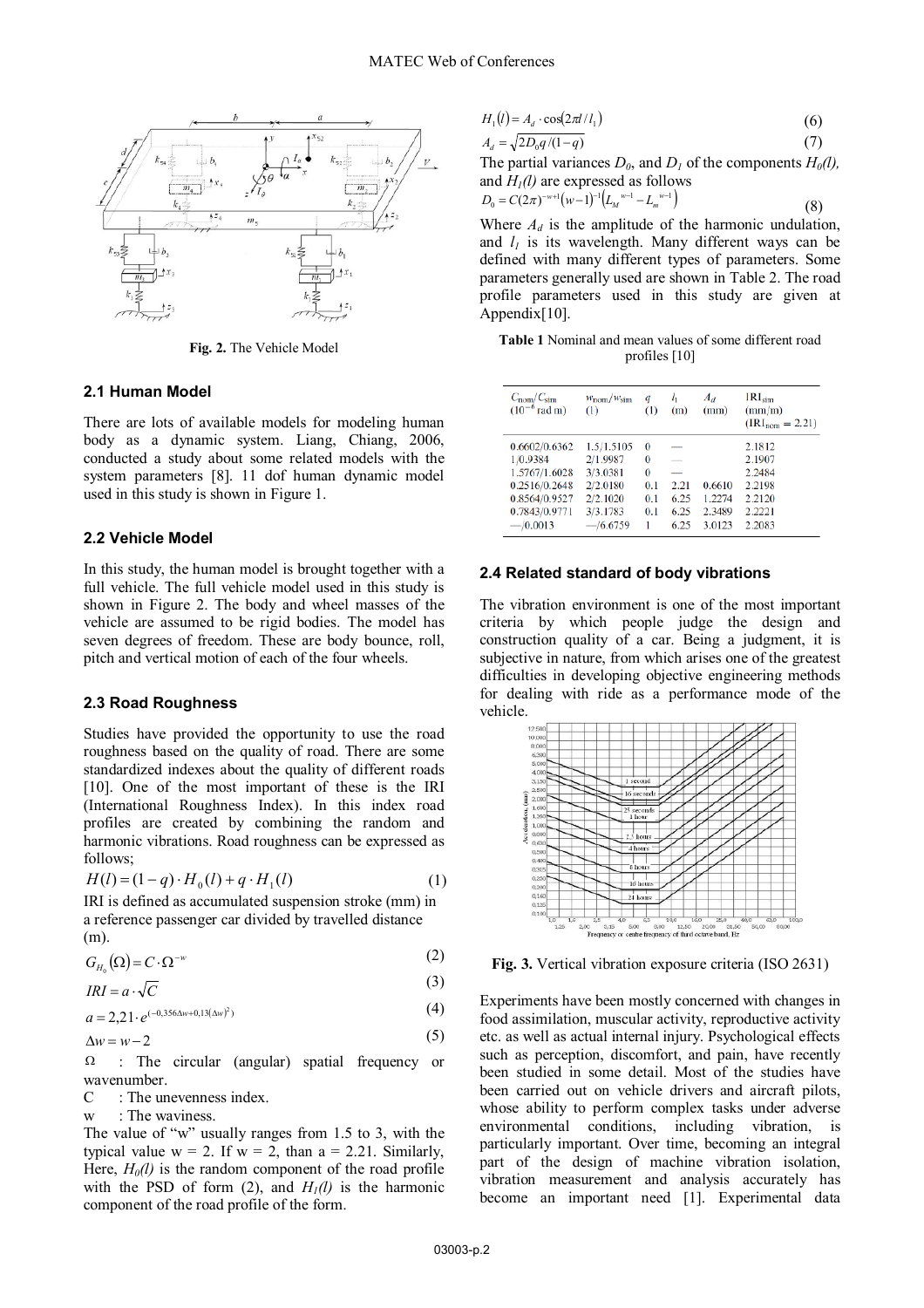collected, for defining limits of vibration exposure to human beings, have resulted in a set of vibration criteria specified in ISO Standard 2631. This standard brings this data conveniently together as a set of vibration criteria curves for vertical and lateral vibration over the frequency range 1 to 80 Hz. These are shown in Figure 2 for vertical.

## **3 Ride Comfort Analysis**

First of all, the simulation of mathematical model for the physical model shown in Figure 2 was obtained. The road roughness is taken as input. Acceleration responses graphs and compared with the ISO 2631 standard graphics. The results are shown in Figure 4-14.



**Fig. 4.** Neck acceleration compared with the ISO 2631 standard



**Fig. 5.** Head acceleration compared with the ISO 2631 standard



**Fig. 6.** Abdomen acceleration compared with the ISO 2631 standard



**Fig. 7.** Diaphragm acceleration compared with the ISO 2631 standard



**Figure 8** Thorax acceleration compared with the ISO 2631 standard

The natural frequencies of the sprung mass and unsprung mass are 1.2 Hz and 9.5 Hz for the vehicle, respectively. Frequency responses of body parts show that approximately 1.2 Hz and 9.5 Hz frequencies are two dominant natural frequencies. These frequencies could be related to the sprung and unsprung masses of the vehicles. Therefore, it can be concluded that the driver of the car will be affected in these frequency ranges.



**Fig. 9.** Torso acceleration compared with the ISO 2631 standard



**Fig. 10.** Upper Arm acceleration compared with the ISO 2631 standard

|              | 0.5         | Lower Arm acceleration compared with the ISO 2631 standard |   |                      |    |    |    |    |    |
|--------------|-------------|------------------------------------------------------------|---|----------------------|----|----|----|----|----|
|              | 0.45        |                                                            |   |                      |    |    |    |    |    |
|              | 0.4         |                                                            |   |                      |    |    |    |    |    |
|              | 0.35        |                                                            |   | 8 <sup>1</sup> hours |    |    |    |    |    |
|              | 0.3         |                                                            |   |                      |    |    |    |    |    |
| Ę            | 0.25        |                                                            |   | 16-hours             |    |    |    |    |    |
| <b>Takio</b> | 0.2         |                                                            |   | 24 bours.            |    |    |    |    |    |
|              | 0.15<br>0.1 |                                                            |   |                      |    |    |    |    |    |
|              | 0.05        |                                                            |   |                      |    |    |    |    |    |
|              |             | 2                                                          | 6 | 8                    | 10 | 12 | 14 | 16 | 18 |

**Fig. 11.** Lower Arm acceleration compared with the ISO 2631 standard Frekans, Hz



**Figure 12** Pelvis acceleration compared with the ISO 2631 standard